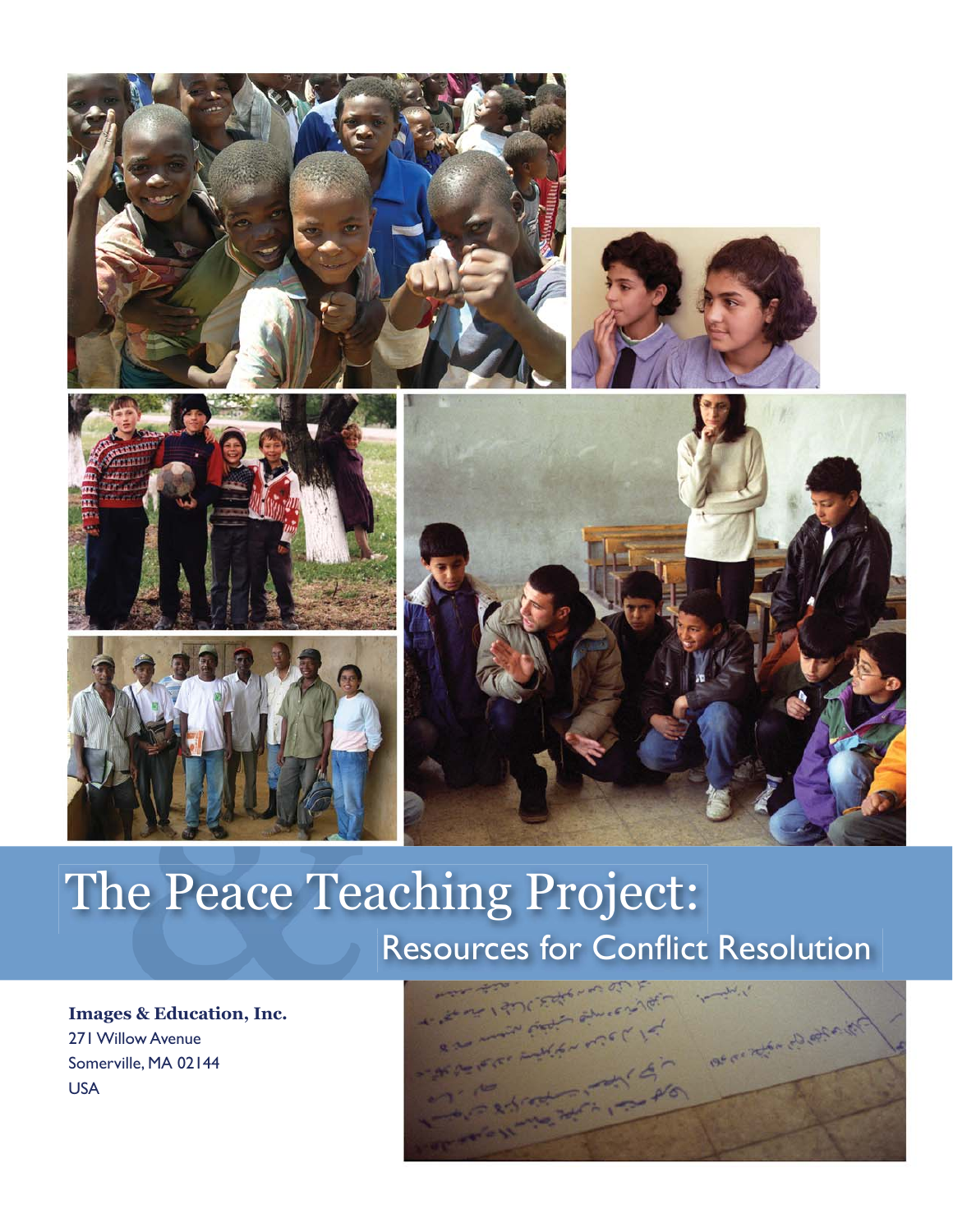Images & Education, Inc. is a non-profit organization registered and approved by the US Treasury as a 501(c)(3) corporation.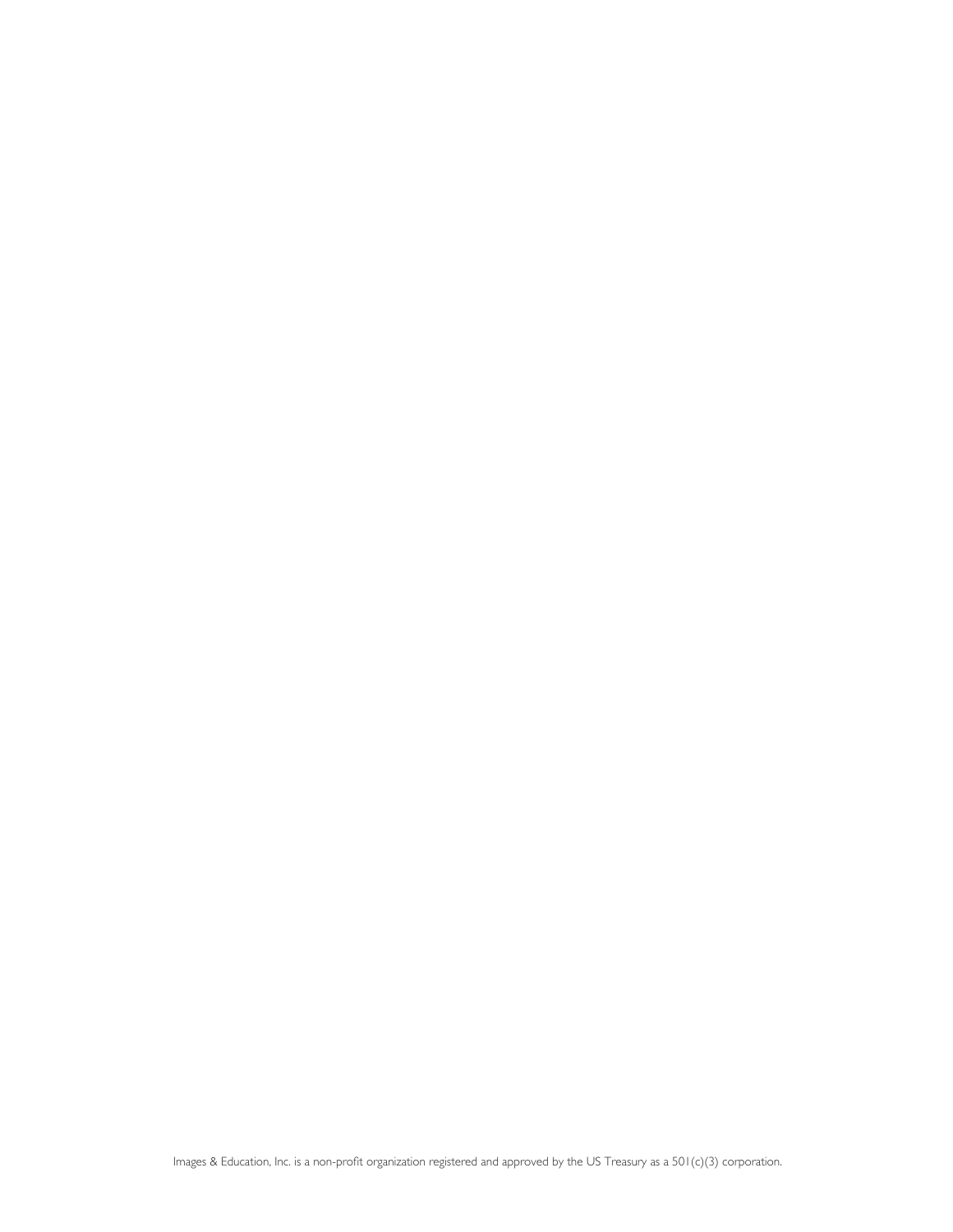#### **A Letter from the Executive Director**

Everyone—school children, farmers, co-workers, politicians, world leaders—would benefit from knowing how to resolve conflicts effectively and peacefully, whether the conflict is a playground argument or a disagreement over access to water.

Images & Education is a non-profit organization dedicated to helping children and adults learn the practice of peace through conflict resolution education (CRE). CRE can be promoted best by teachers, and our goal is to make CRE more accessible to teachers everywhere—especially those in developing countries where the need is great, but training programs and materials are scarce.

Recognizing the need for media-based, multilingual CRE teacher training resources, we have developed the Peace Teaching Project, a program designed to advance conflict resolution education (CRE) through the creative use of video, print and interactive media. These materials can be used in colleges and universities, by NGOs and Ministries of Education. The project grew out of the conflict resolution education programs we helped design in Jordan, working with Queen Noor's Foundation and the Ministry of Education in 1996.

Since 2001, Images & Education has been laying the groundwork for the Peace Teaching Project, developing potential partnerships with key institutions, researching curricula, exploring new ways to disseminate information and building a network of consultants to help us create and pilot test the materials. We have also begun to discuss the project with publishers.

We are now ready to begin implementing the Peace Teaching Project and are actively seeking funds to create these materials and continue building strong, enduring networks to support their use and wide dissemination.

I invite you to read this booklet to learn more about our plans for expanding conflict resolution education and our vision for the Peace Teaching Project. We hope that you will share our vision, and welcome your support in empowering educators to teach peace.

Sincerely yours,

 $\cup$ 

Images & Education 271 Willow Avenue Somerville, MA 02144 617.628.5900 jamil@images-education.org www.images-education.org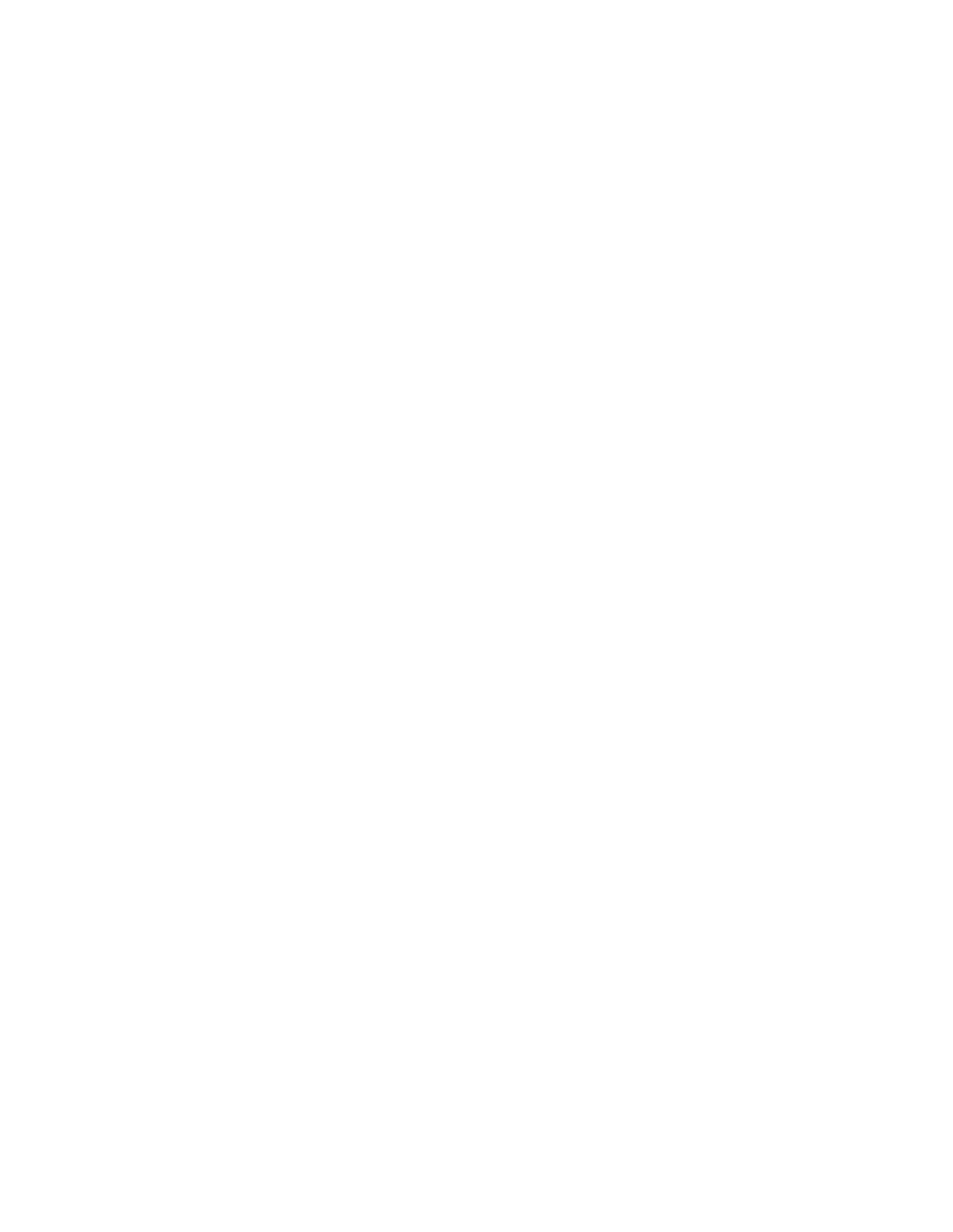## **CONTENTS**

#### **INTRODUCTION**

#### **OUR APPROACH**

#### 

| <b>PARTNERS</b> |  |
|-----------------|--|
|                 |  |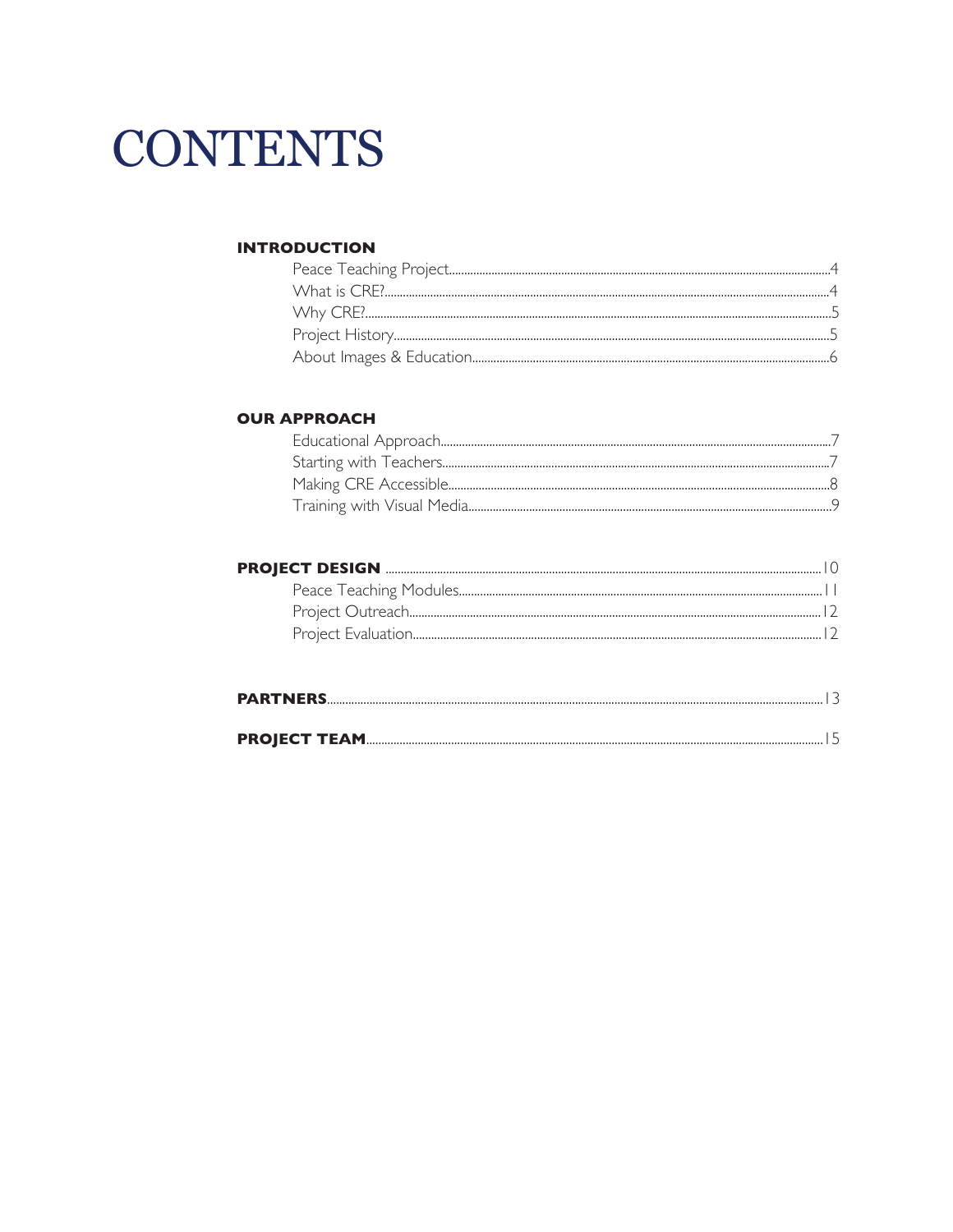*Empowering Educators to Teach Peace*

## **RODUCTION**

#### **PEACE TEACHING PROJECT Resources for Conflict Resolution Education**

Peace education begins with teachers. In order to create a more peaceful world, we must actively invest in teaching children, adolescents and adults the conflict resolution skills that will make peace possible. Training educators to teach peace in their classrooms is the most effective way to accomplish this goal.

The Peace Teaching Project is an innovative program designed to expand peace education by creating a set of multilingual, multimedia resources that incorporate print, video and interactive media to empower and guide educators in the early stages of Conflict Resolution Education (CRE) training. The project will develop these resources based on a synthesis of the best CRE practices and teaching activities from around the world, designing materials to help teachers understand the basic conceptual models, teaching methodologies, and educational approaches to CRE.

In collaboration with UNESCO, the European Centre for Conflict Prevention, Educators for Social Responsibility and the United Nations Development Programme, Images & Education will produce the initial set of Peace Teaching Project materials in English and then adapt them to a variety of languages and cultural contexts. By creating teaching resources and training programs in Spanish, French, Arabic and other major languages, the Peace Teaching Project aims to meet the need for multilingual CRE materials especially in developing countries—and expand the community of educators with CRE skills to a worldwide audience.

The world needs more educators who can teach non-violent conflict resolution skills to children and adults. By creating and sharing these much-needed CRE training materials, the Peace Teaching Project can help guide educators to make the world a more peaceful place, one classroom at a time.

#### **WHAT IS CRE?**

Effective conflict resolution is based on a set of teachable skills and simple concepts. The fundamental concept of conflict resolution education (CRE) is that there is nothing inherently wrong with conflict; what matters is how we deal with it—in our interactions with individuals as well as our approach to other cultures, religions and nations. Practicing skills like creative problem solving and active listening, and developing attitudes of respect and tolerance make it possible to resolve conflicts peacefully.



**These school children in Jordan are using role**play to practice conflict resolution skills.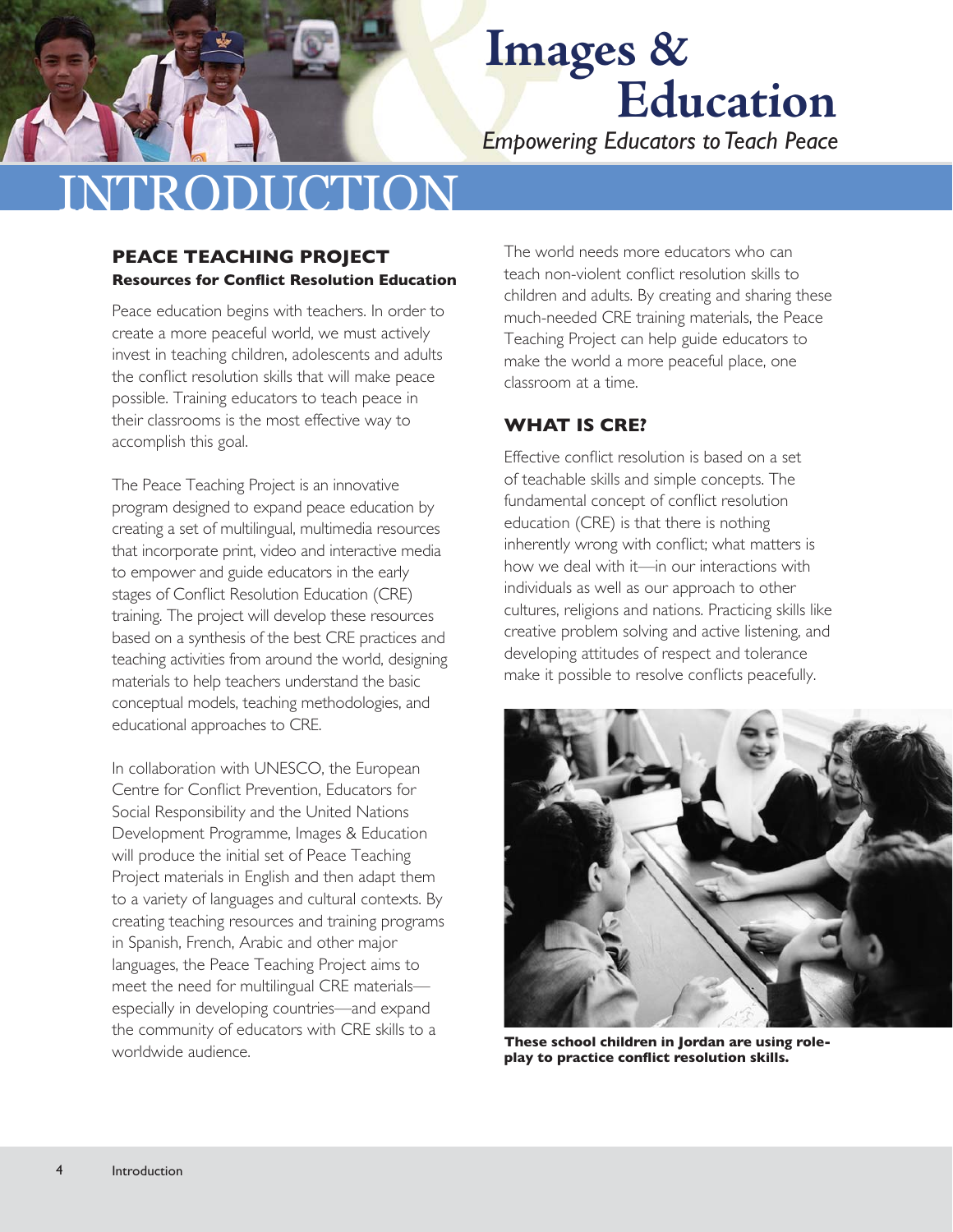#### **...children learn better when conflict resolution techniques are practiced in a school environment.**

Because conflict resolution education is most often taught through behavioral teaching, the learning methods used are as important as the content. The Peace Teaching Project will use experiential and participatory learning methods because peaceful ways of resolving conflicts are best learned when children and adults have the chance to practice and apply them in their lives. Role-play and drama, art, simulation games, pair and small group activities, and cooperative learning make concepts and skills come alive. Research indicates that these methods also build better group relations, reduce bias, and enable children to understand the perspectives of others. Studies also indicate that children learn better when conflict resolution techniques are practiced in a school environment. Activities for teaching adults may differ in presentation and format, but share the same experiential orientation.

#### **WHY CRE?**

We need alternatives to violence.

When violence dominates a country or region, economic growth, environmental progress, health care and education all suffer. As violence continues to escalate around the world, it is clear that people of all ages and nationalities need to learn conflict resolution skills more than ever. Adults, lacking the negotiation and mediation skills to resolve conflicts peacefully, often resort to violence to address economic, religious and political issues. Children, modeling behavior they learn from adults, are more likely to behave violently towards each other. This cycle may seem to be never-ending, but it doesn't have to be that way.

By learning basic conflict resolution techniques, children and adults discover that there are alternatives to violence. Conflict resolution education teaches the skills necessary to resolve conflicts effectively, creatively and—most important—peacefully. A child in Uganda, a teacher in Sri Lanka, and a farmer in Brazil who learn to use these non-violent techniques will communicate better with classmates and coworkers. They will also benefit from learning related skills, such as critical thinking and creative problem solving.



**Children naturally mimic adult behavior. That**  is why it's important to teach everyone conflict **resolution skills.**

#### **PROJECT HISTORY**

In 1996, Images & Education was invited to Jordan to work with HM Queen Noor's Foundation to help design and implement a national educational program to teach non-violent conflict resolution skills to fifth- and sixth-grade children. "The Culture of Peace" program, which incorporated live performance, experiential learning, and group activities to introduce children to new ideas about resolving conflicts, was well received both nationally and internationally. The program also produced several radio broadcasts and a popular TV special promoting peace education. The Culture of Peace program was funded by the European Union, with additional support from the Carnegie Corporation of New York.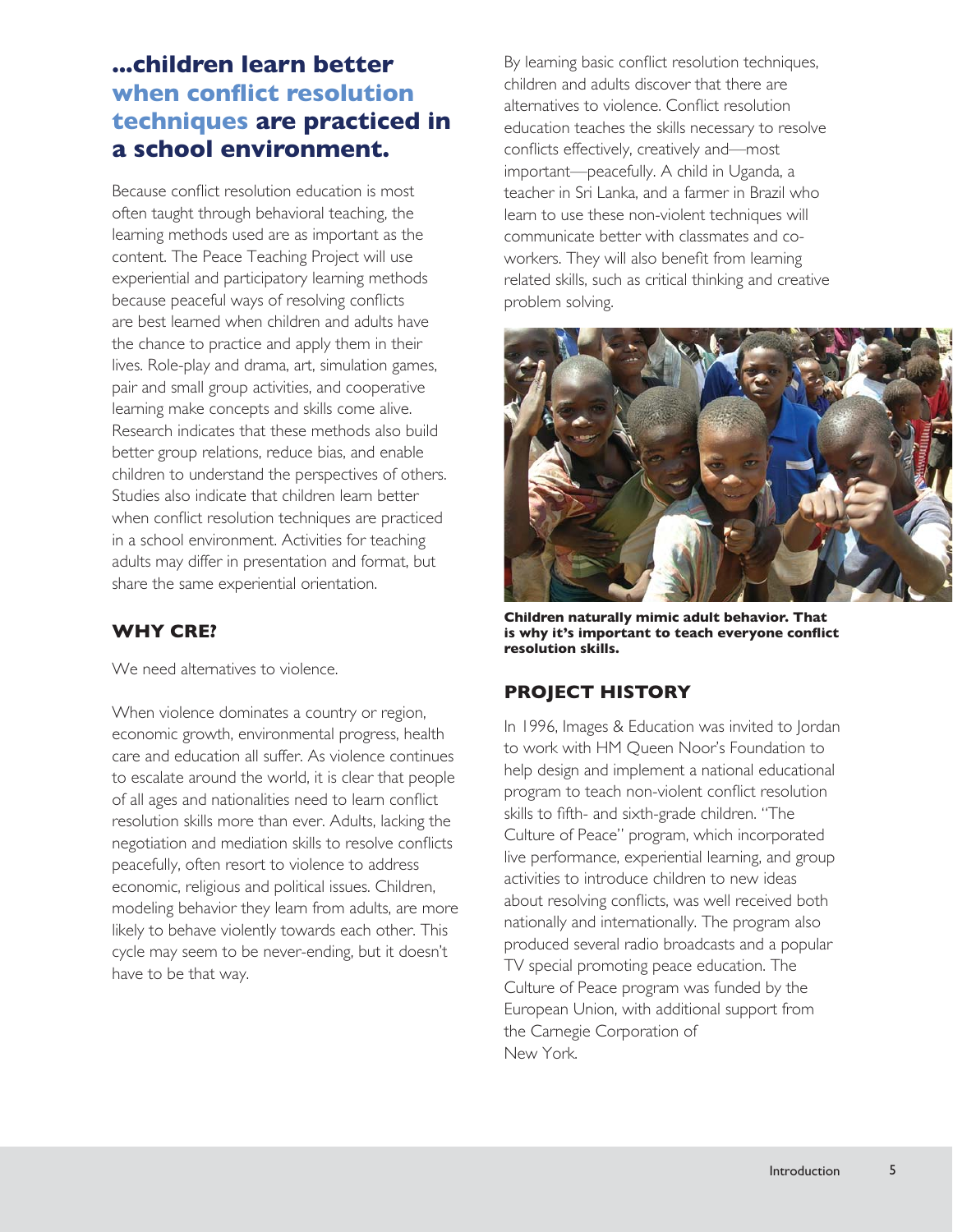

The success of our work in Jordan led to an invitation from the Algerian Ministry of Education to set up a similar program in their country in 2001. In Algeria, however, the educators we worked with spoke Arabic and French, in contrast to Jordan where many members of the creative team spoke English. It was a challenge, therefore, to introduce them to CRE concepts and approaches when most of our background material was in English. This experience made us realize the significant need for CRE training materials that are accessible to non-English speaking educators and adapted to different cultural contexts. We responded to this challenge by developing the Peace Teaching Project. Images & Education has been establishing a network of peace educators and laying the groundwork for the launch of the Peace Teaching Project since 2001.



Images & Education is an international non-profit organization that was founded in 1993 with a vision of developing media-based educational programs to teach conflict resolution skills and promote tolerance. Today we continue our mission to advance conflict resolution education (CRE) through the creative use of video, print and interactive media.

Our main goals are:

- To produce multimedia programs that promote best practices in teaching CRE
- To disseminate peace education resources to teacher training centers around the world, facilitating a global network of conflict resolution educators, advocates and organizations



**Top and Bottom: Educators from the "The Culture of Peace"**  program in Jordan teach conflict resolution **skills using group discussion and role-play.**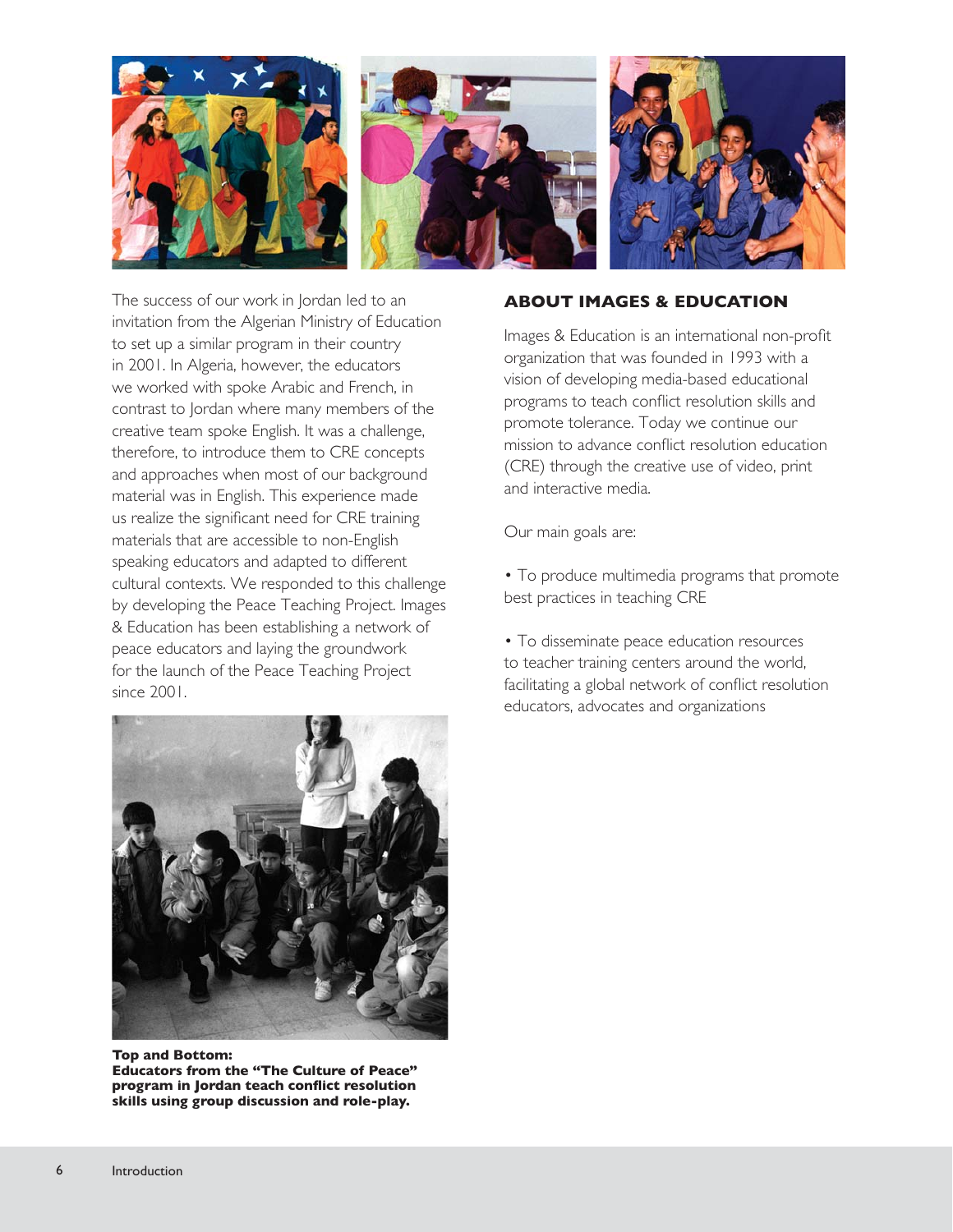*Empowering Educators to Teach Peace*

## **RAPPROACH**

#### **EDUCATIONAL APPROACH**

At the heart of most conflicts are two or more points of view. To resolve a conflict effectively, participants in the conflict must listen to each other's perspective.

The Peace Teaching Project focuses on teaching the basic skills needed to resolve conflicts effectively and non-violently, regardless of one's age, culture or religion. In helping children and adults learn the practice of peace, the training materials will impart skills that include:

• Active listening to help children and adults hear different perspectives

• Creative problem solving to discover options and make decisions

• Critical thinking to distinguish between a person's demands in a conflict and his or her underlying needs

• Understanding the conflict escalation process and learning skills for de-escalation

All of these skills promote self-respect, respect for others, tolerance, understanding and cooperation. Listening skills make good neighbors. Communication skills make good citizens. And conflict resolution skills make good leaders.

#### **STARTING WITH TEACHERS**

Regardless of age, nationality or religion, everyone must learn that there are non-violent ways to resolve conflicts. And teachers are the ones with the power to promote these conflict resolution techniques. Educators are a major influence in a student's life as they carefully guide his education and watch over his daily interactions with classmates. They teach more than just reading and math; with each lesson, teachers impart life skills and act as role models for their students. Most effective when taught by modeling positive behavior, peace education would be a valuable addition to every teacher's curriculum.



**Educators can use many creative activities to**  teach conflict resolution skills to children.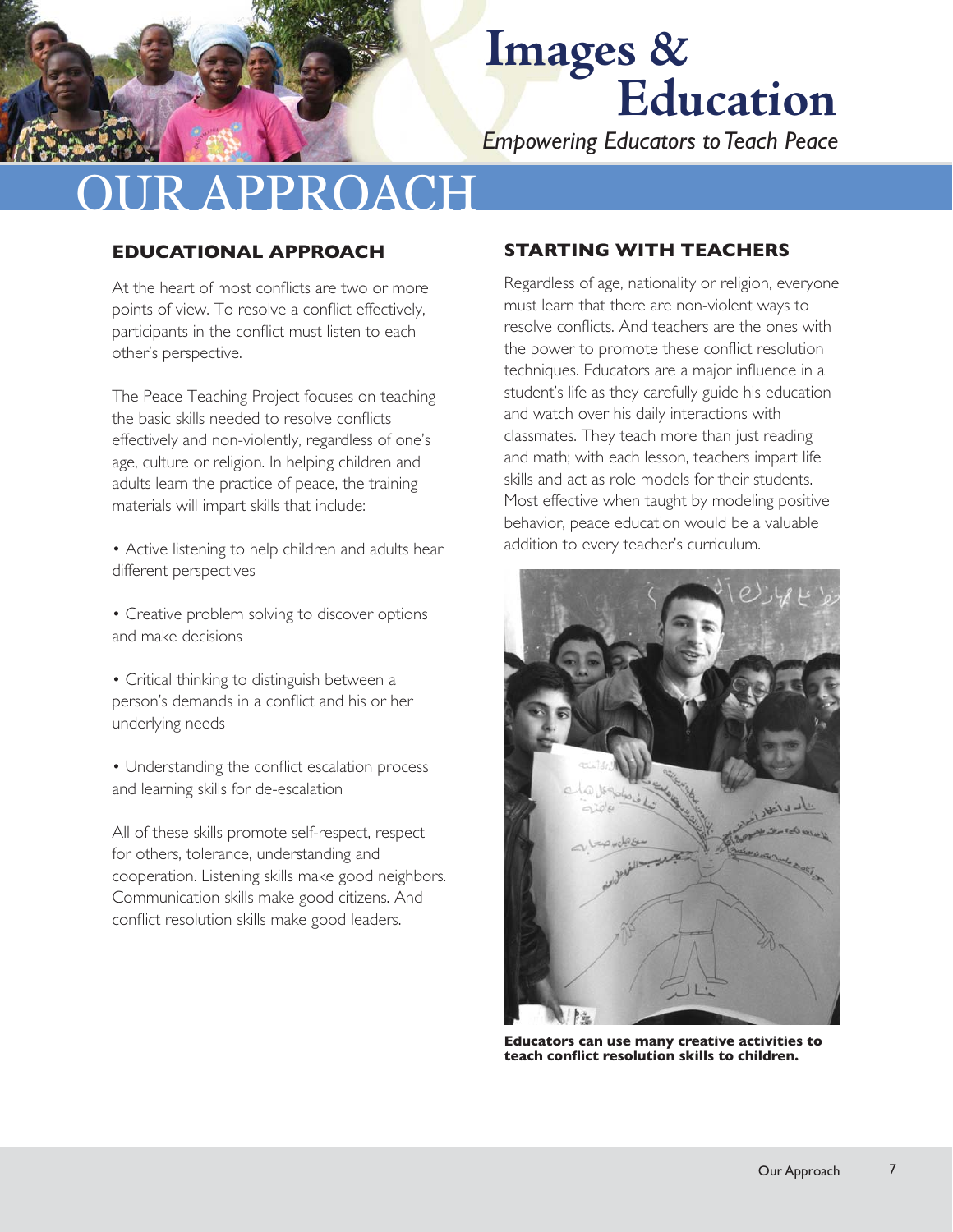#### **...teachers impart life skills and act as role models for their students.**

Images & Education recognizes the tremendous potential teachers have in supporting conflict resolution education, whether their classrooms are in India, Zambia, Jordan or Canada. But before teachers can incorporate peace education in their classrooms, they must internalize the basic concepts and practice the techniques themselves. Only then will they fully understand the methodologies and be prepared to teach conflict resolution. Our goal is to empower educators everywhere by synthesizing the best available CRE resources, creating comprehensive teacher training programs and curriculum guides, and adapting these materials to multiple languages and cultures. The Peace Teaching Project materials will be used to train educators in the basic concepts of conflict resolution.

#### **MAKING CRE ACCESSIBLE**

The need for CRE training is especially acute in developing countries. There is a growing international demand for schools to integrate conflict resolution into their curricula, but to date, there has been no coordinated effort to develop cross-cultural teaching practices and training programs, and no systematic way to offer CRE resources to educators around the world. Most of the currently available CRE teacher training resources remain inaccessible because very little material is appropriate for the schools and classrooms in developing countries. In general, the current pedagogy for teaching CRE skills is based on Western cultural norms, and most CRE training resources are written in English. After starting with the English prototype, Images & Education will develop the Peace Teaching Project in five other major languages—*Spanish*, *French*, *Arabic*, *Portuguese* and one of the dominant Asian languages, such as *Hindi* or *Mandarin*. As the project expands, the training materials can be produced in many other languages.



**Schools in developing countries need educators**  who can teach conflict resolution skills.

Because the use of language and tone, unique cultural characteristics, and traditional attitudes towards conflict are all particularly important in conflict resolution education, the Peace Teaching Project will do more than translate the English prototype to other languages. Images & Education will work with professionals from other cultures to adapt the teaching materials and training programs to the nuances of each culture, making these conflict resolution teaching resources accessible to classrooms worldwide.

**The Peace Teaching Project will adapt the materials to other languages and cultures.**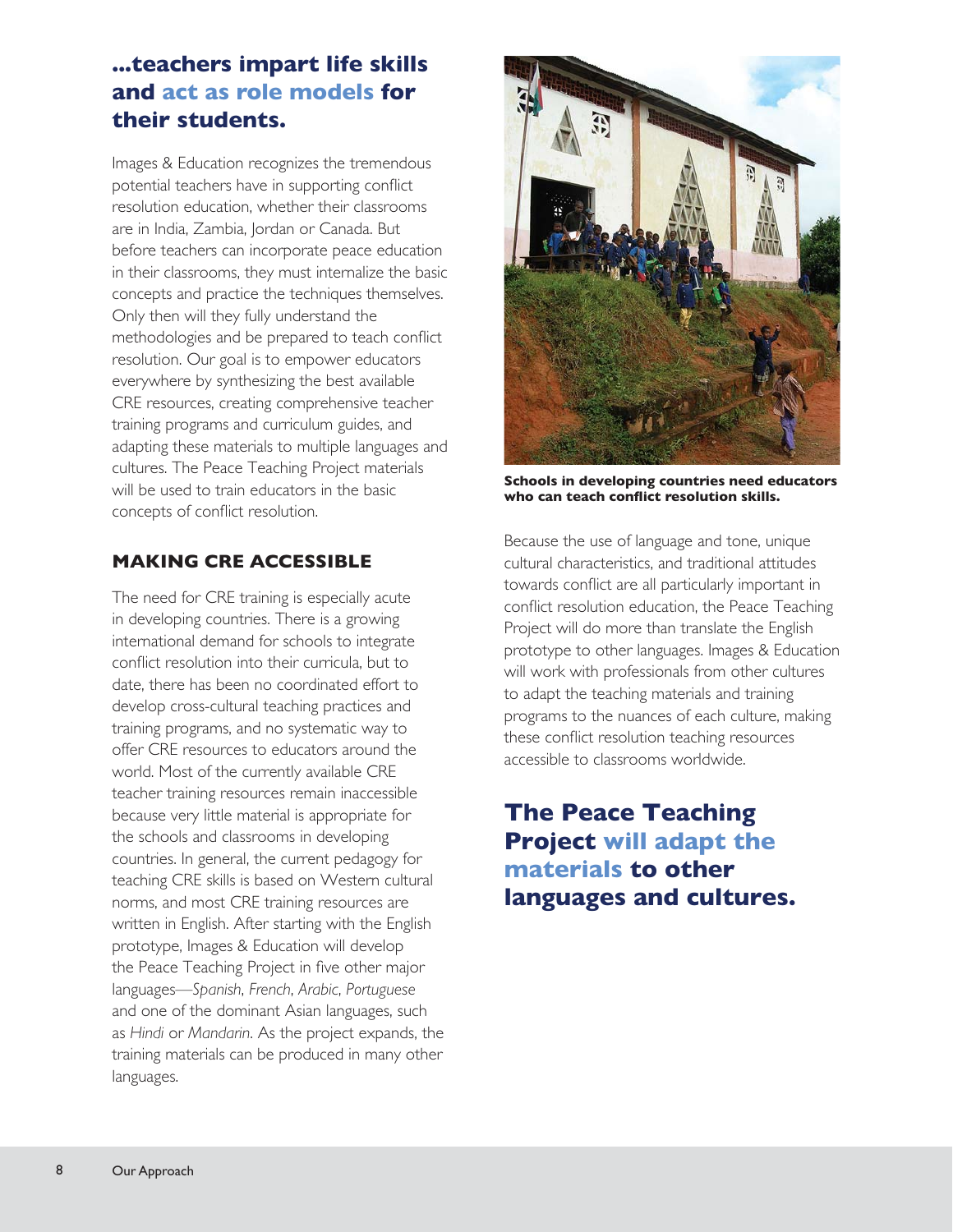#### **TRAINING WITH VISUAL MEDIA**

Another unique feature of the Peace Teaching Project is its extensive use of video to guide educators in their instruction of conflict resolution.

Video is a powerful communication tool because of its ability to deliver basic knowledge and skills training, as well as to communicate and model behavioral information. Using video to model positive behavior, teach new skills or explain concepts can help accelerate the process of learning—for both teachers and students. It is also a versatile tool that can demonstrate complex techniques such as conflict resolution and motivate change by showing success stories. Because it is an excellent media for communicating affective (emotional or behavioral) information, video is an ideal medium for the Peace Teaching Project.

Visual media will enhance professional development and the training programs by illustrating how conflict resolution skills are taught and practiced in schools in other developing countries. Showing successful peace teaching programs and practices can also motivate educators to try teaching conflict resolution skills themselves. In interviews and testimonials, teachers trained in CRE can talk about their experiences, challenges and successes with integrating conflict resolution into their classrooms. Other segments can show instructors using conflict resolution techniques in their classrooms and demonstrate some of the activities included in the curriculum guides.

In addition, advances in technology have made delivering video programs to viewers easier and more affordable. Most notable is the development and proliferation of DVDs. One DVD has the capacity to present several hours of video, and DVD menus make the content easy to navigate. With the ability to play on home television sets, laptop computers, portable DVD players and video projectors, DVDs can reach any audience with access to these basic viewing tools. Battery-powered portable DVD players can even reach teachers in rural areas without electricity.



**Modern digital video makes it easier and less expensive to produce educational video programs.**

The Peace Teaching Project will make the best use of DVDs and other media to ensure wide dissemination and rapid adoption of CRE techniques. These powerful visual resources will be used in the training programs and accompany the curriculum guides.

#### **DVDs and videos can now be shown almost anywhere.**



**Portable battery-operated DVD players make it possible for teachers in developing countries to learn from CRE training videos.**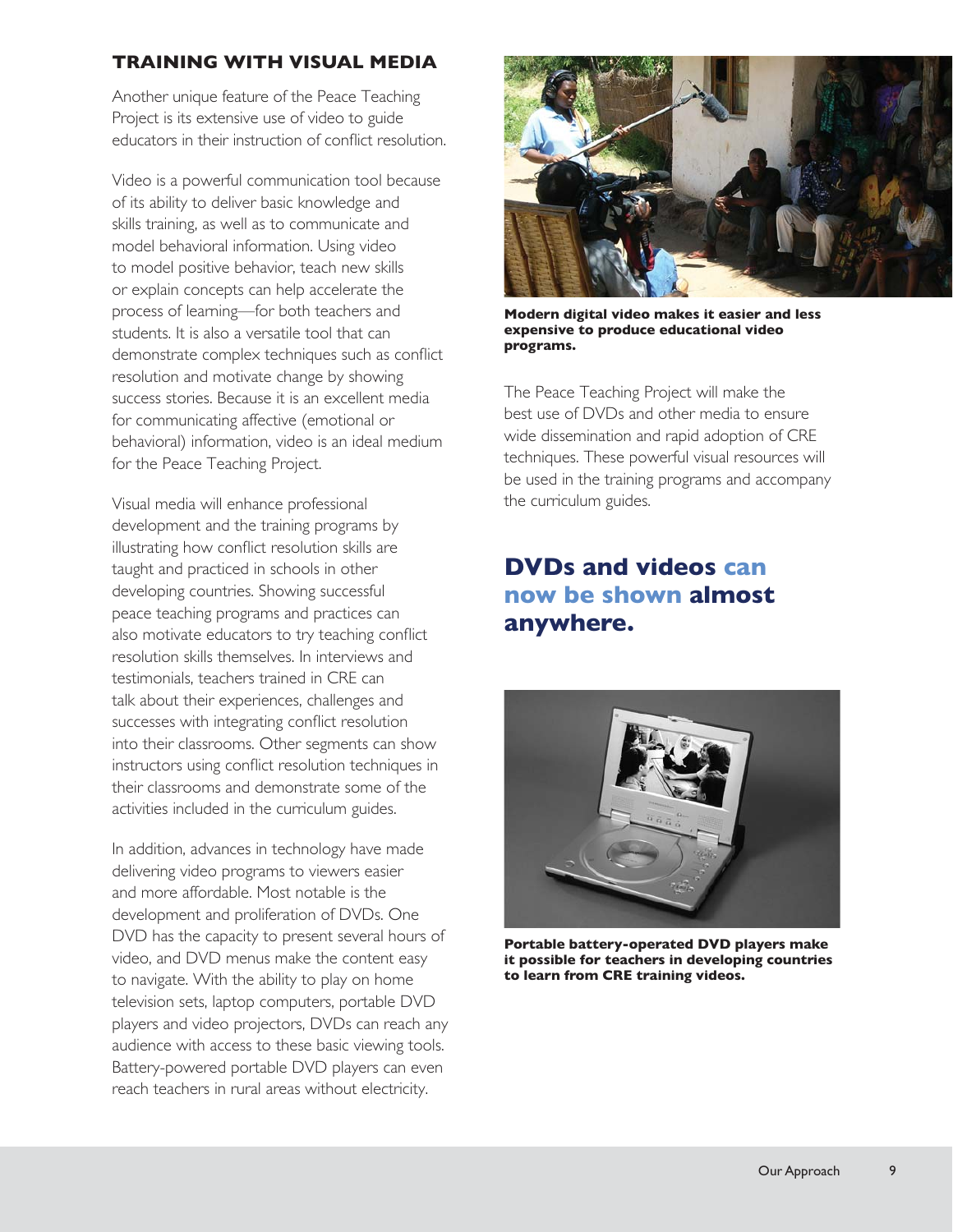*Empowering Educators to Teach Peace*

## **ECT DESIGN**

Images & Education designed the Peace Teaching Project to provide teachers and teacher training centers around the world with multimedia training resources to guide their instruction in the basic concepts of conflict resolution.

Our teaching materials will focus on experiential and participatory learning methods, such as role-play, drama, simulation games, and small group activities, through which children and adults can model peaceful ways to resolve conflicts. Research indicates that these methods enable people to understand other perspectives, therefore reducing bias and improving community relations.

With this educational approach at its core, the Peace Teaching Project must also account for developmental levels, learning environments, cultural settings and other important factors to ensure the development of appropriate training tools. In designing its resources, the Peace Teaching Project will:

- Target four different age groups
- Produce four interrelated components tailored to each age group, including training manuals, curriculum guides, visual media and web-based networking
- Adapt the materials to several other languages

#### **AGE LEVELS**

The foundations of peace education can be taught to children and adults of all ages. But how these skills are taught must take into consideration the age and maturity of the learner. Age-appropriate learning is an important factor in developing effective CRE teaching resources. The Peace Teaching Project will include teaching tools targeted at four different age groups: elementary, middle and high school students, and adult learners. These materials will provide learning activities that address the different developmental skills, abilities, and needs of adults and children of various ages, including their social, emotional and intellectual development.



**As the world's population increases, farmers**  will have to learn conflict resolution skills to **help them deal with disputes over access to land and water.**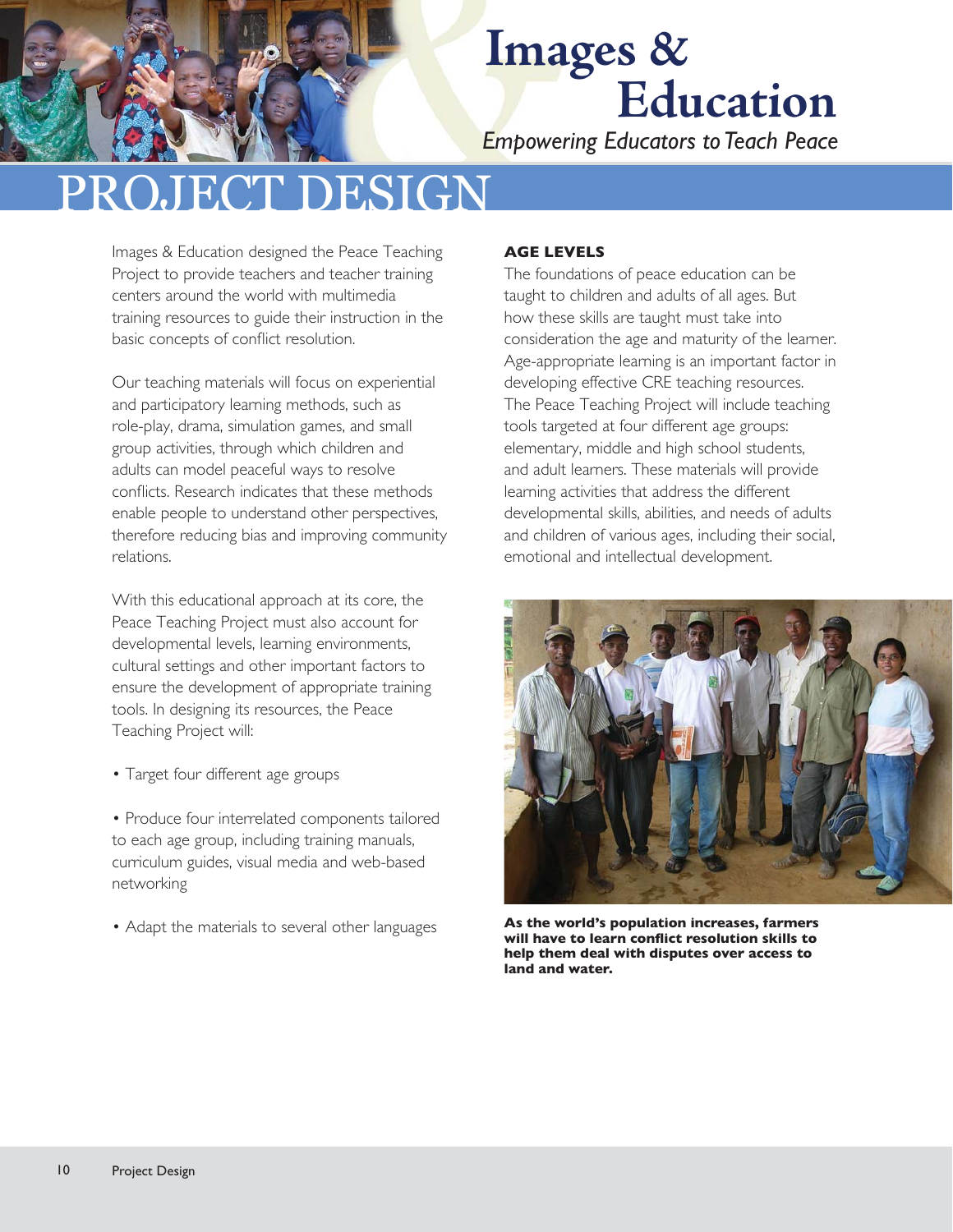#### **PEACE TEACHING MODULES**

For each of the age groups, Images & Education will design a Peace Teaching Module—a set of materials that includes training manuals, curriculum guides, visual media and web-based networking. Individually, each component will be a powerful resource for CRE teachers. Used collectively, this ensemble of multimedia tools will become a dynamic source of information, knowledge and networking for educators worldwide. Over time, these resources could be updated and expanded.

As each prototype module is developed in English, we will work with our partners to conduct pilot tests to improve the materials. Then we will continue to develop modules for the other age groups and adapt them to other languages and cultures.

#### **TRAINING MANUALS AND PROGRAMS**

The training manuals that form the core of the Peace Teaching Modules will help teachers understand the philosophy behind peace education and familiarize them with methodologies used to teach conflict resolution. A main focus of the training program will be for teachers to learn how to model peaceful conflict resolution behavior and practice the classroom activities themselves. The training program will also show teachers how to incorporate the curriculum into the academic year and integrate the interactive learning methods into their classrooms.

#### **CURRICULUM GUIDES**

Teachers who wish to implement conflict resolution education need clear, practical strategies on how to begin. The curriculum guide for each age level will act as a blueprint for beginner CRE teachers. It will draw from some of the best teaching practices and effective classroom curricula and activities from peace education programs across the globe.



**The Peace Teaching Project will produce curriculum guides designed for educators in developing countries similar to this one published by our project partner Educators for Social Responsibility.**

#### **VISUAL MEDIA**

Visual media such as DVDs will be a valuable resource in the training programs and will accompany the curriculum guides. Watching other educators in action who are working in similar school settings will help teachers-in-training to adapt or develop activities for their classrooms, or visualize a curriculum to integrate with their program. The videos can also demonstrate that peace education activities can be done simply and with limited resources.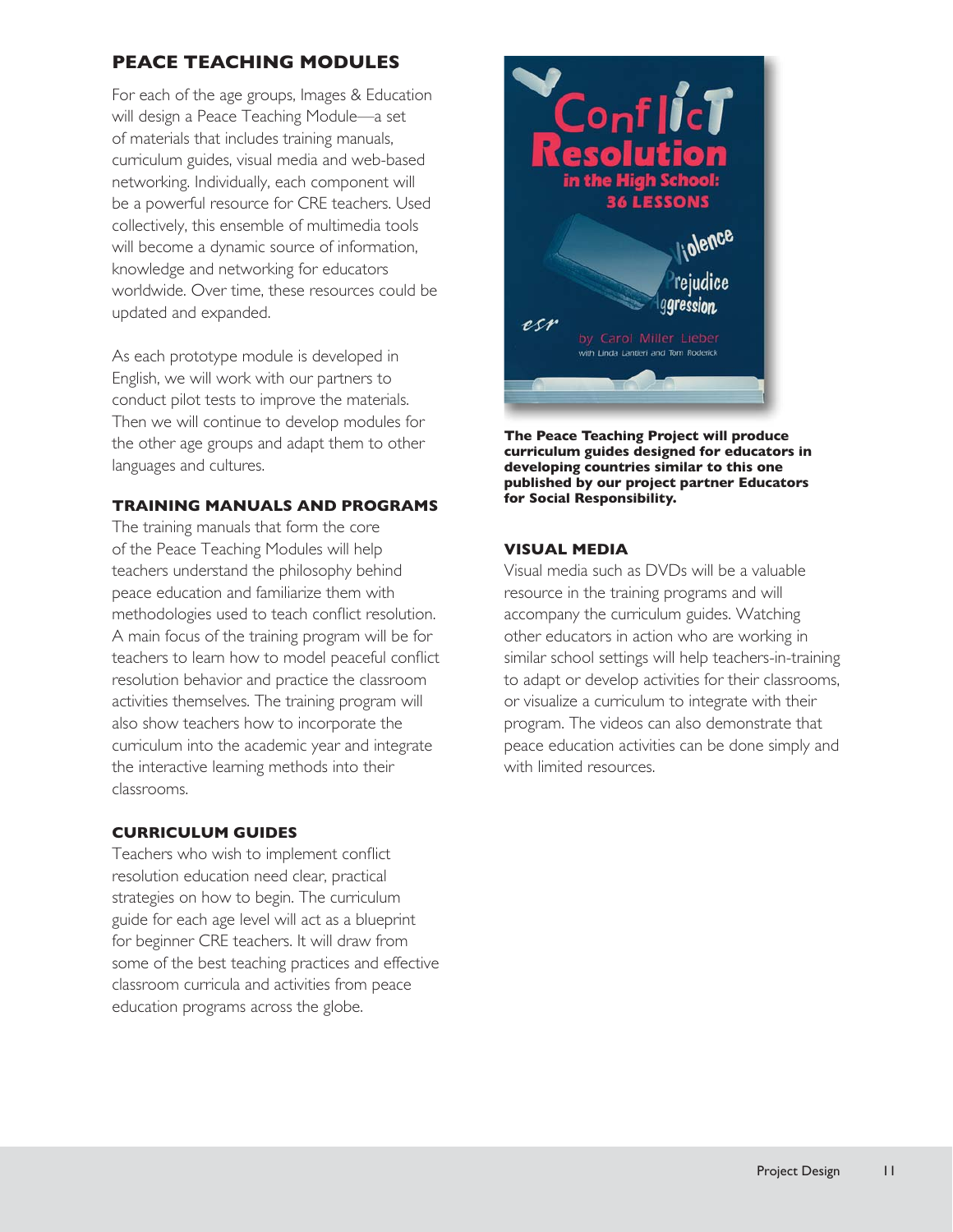#### **WEB-BASED NETWORKING**

The Peace Teaching Project is a global program, drawing upon the best teaching practices from countries around the world. To ensure these resources reach as wide an audience as possible, they must go beyond the textbook and training programs.

The Peace Teaching Project will launch a communications hub that aims to:

- Highlight new CRE programs, strategies, curricula and material
- Encourage discussion about best practices in CRE
- Create online support networks and platforms for sharing experiences and ideas
- Link teachers to other useful resources, and much more

#### **PROJECT OUTREACH**

Universities, teacher training programs and other academic institutions would be the ideal training grounds for the Peace Teaching Project. At a university, the Peace Teaching Project's training programs and materials could help new teachers learn basic CRE concepts even before they teach their first class, while experienced educators interested in learning CRE techniques could attend workshops.

Promoting peace education at the university level through academic programs, professional courses, conferences and seminars would help teachers incorporate conflict resolution techniques in their classrooms and instill the principles of peace in their students, regardless of the subjects they teach. Government officials, peace workers, civic groups and other organization members interested in learning conflict resolution skills could also learn from the Peace Teaching Project's training programs.

Images & Education, in collaboration with our project partners, will also build working relationships with international NGOs, ministries of education and educational publishers to disseminate the Peace Teaching Project materials.



**Jean Kumilindi is a student at the Blantyre Teacher Training Center in Malawi. Practicing CRE skills will help improve the learning environment in her classroom.**

#### **PROJECT EVALUATION**

Our objective is to make the Peace Teaching Project techniques easy for teachers to implement in their classrooms.

To ensure that the Peace Teaching Project materials are effective and easy to use, Images & Education will pilot test the training programs and materials at a university training center or another appropriate location before making these resources widely available. With their extensive networks of educators and contacts at school systems in developing countries, our partner organizations UNESCO, ECCP and UNDP can help us determine the best locations for pilot testing. Initially, we anticipate pilot testing the English prototype in South Africa.

Participants in the pilot project will be asked to evaluate the effectiveness of the curriculum guides and other project materials through interviews and questionnaires to determine if revisions are necessary. Assessment of the Peace Teaching Project's effectiveness and impact will continue throughout each stage of development, and the evaluation results will be analyzed and incorporated into subsequent adaptations of the Peace Teaching Project materials.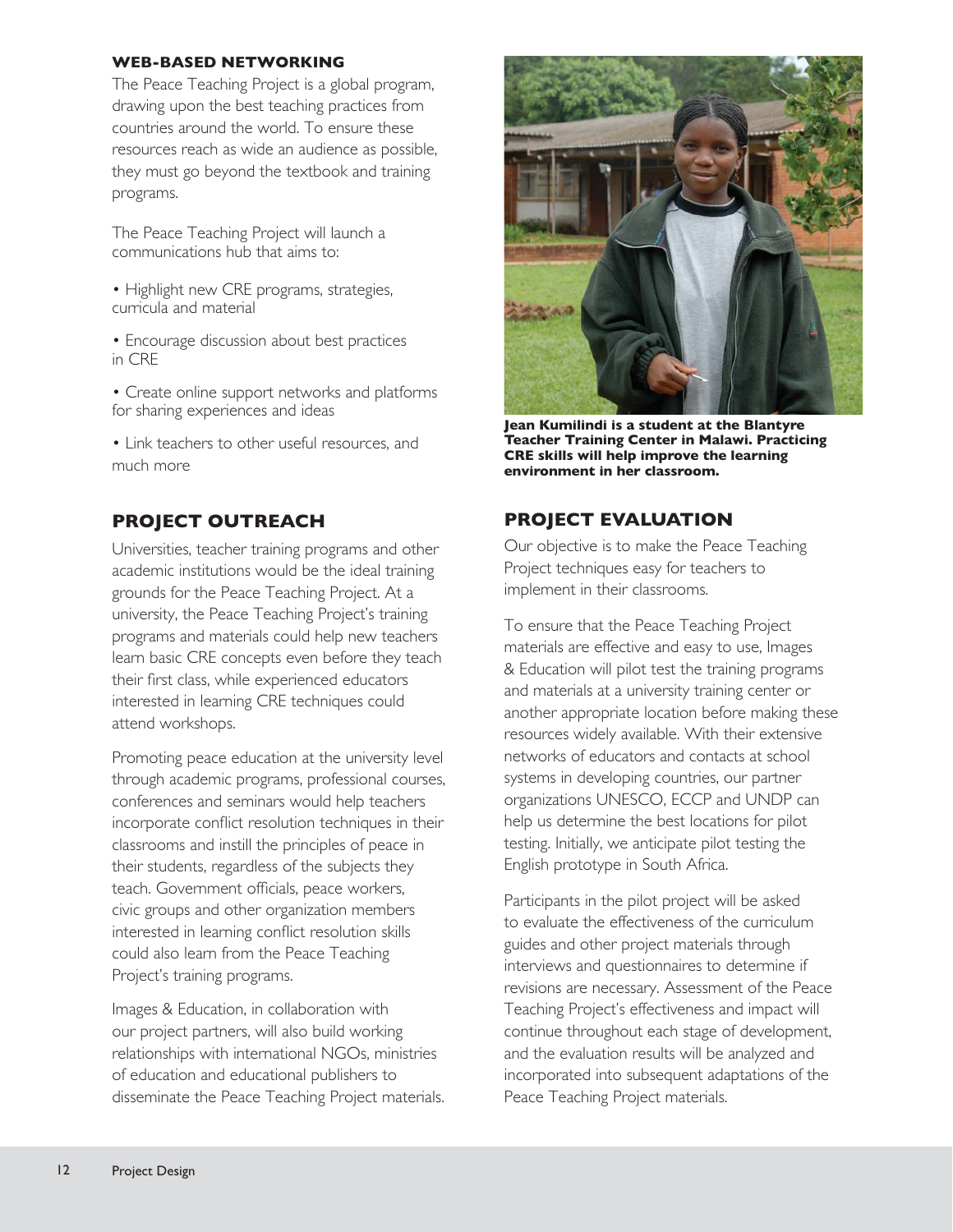*Empowering Educators to Teach Peace*

## PARTNERS

Images & Education has been working to develop partnerships with several international and national organizations to produce and distribute effective teacher training materials to educators around the world. Collectively, our partners have enormous resources such as educational expertise and networks that could be harnessed in support of the Peace Teaching Project.

#### **UNESCO**

Since its creation in 1945, UNESCO has worked to improve education worldwide through technical advice, standard setting, innovative projects, capacity-building and networking. One of the basic aims of the organization has always been the promotion of peace and international cooperation through education.

Images & Education's collaboration with UNESCO has already begun. As an initial step in the development of the Peace Teaching Project, we worked together to launch a survey of peace education materials in an effort to collect, codify and share these teaching resources on a worldwide basis. The Inter-Agency Peace Education Programme profiles a wealth of curriculum materials, program designs, books, and media tools for CRE educators. Our research also identified significant gaps in these resources: primarily the insufficient use of visual media and the lack of multilingual material—gaps that the Peace Teaching Project is designed to fill.

Images & Education and UNESCO's Associated Schools Project Network (ASPnet) are also exploring the possibility of working together to develop the Peace Teaching Project. ASPnet includes about 7,900 schools, ranging from nursery schools to teacher training programs in

176 countries. This network would bring valuable resources to the Peace Teaching Project:

- Significant experience in innovating conflict resolution programs and international education
- Access to some of the leading peace education approaches, methods and materials from local to global levels
- The possibility of working with ASPnet teaching staff and classrooms to film scenes for the training videos
- A network of schools in developing countries where we can implement targeted pilot testing of the materials
- A network of educational institutions that can disseminate the project's training programs and teaching resources

#### **THE EUROPEAN CENTRE FOR CONFLICT PREVENTION**

The ECCP is an NGO that promotes effective conflict prevention and peace-building strategies, and actively supports and connects people working for peace worldwide.

The ECCP's contribution to the Peace Teaching Project will be twofold. The organization:

• Acts as a hub for an open network of 150 key European organizations working internationally in the field of conflict resolution. It will extend these resources to aid the development, production and dissemination of the project materials and programs.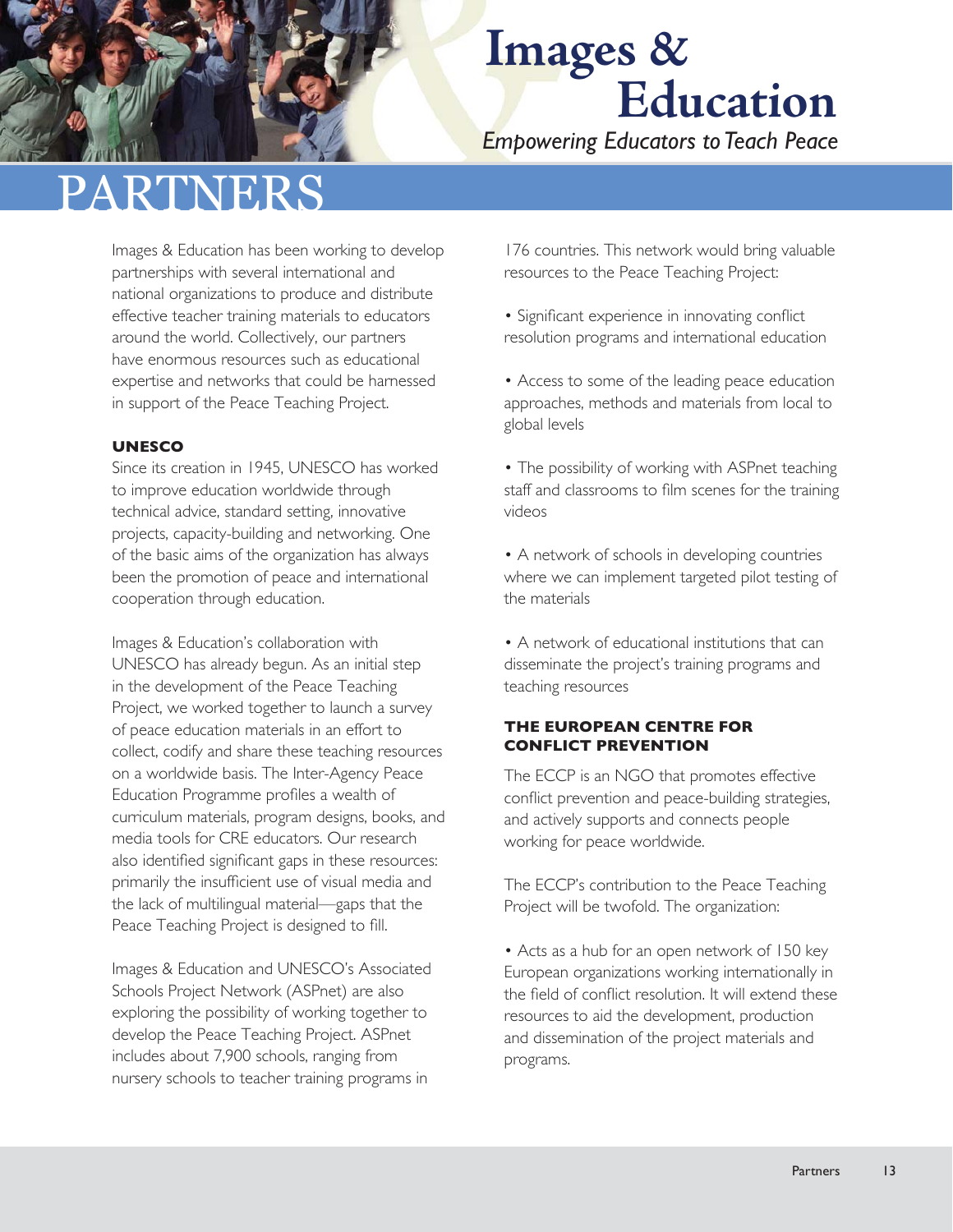• Plans regional conferences on the UN-civil society program. ECCP regularly devotes part of its conferences to conflict resolution education, creating opportunities to develop additional networks for disseminating the project materials.

*"We feel the vision of your project complements ECCP'S mission to facilitate the exchange of information about CRE, promote training and international cooperation in building a culture of peace and non-violence...I look forward to our collaboration in making this important venture a reality."*

*— Paul van Tongeren, Executive Director*

#### **UNITED NATIONS DEVELOPMENT PROGRAMME: BUREAU FOR CRISIS PREVENTION AND RECOVERY (UNDP: BCPR)**

The UNDP is the United Nation's global development network, working with countries to build their own solutions to global and national development challenges. As one of its goals, the UNDP has fostered strategic partnerships to work towards conflict prevention and peace building, with the main focus on local capacity building. To this effect, the tools developed by the Peace Teaching Project will be relevant and useful for BCPR staff and partners. Our work with the BCPR will focus mostly on the Adult Training Module.

The UNDP: BCPR has offered to support the Peace Teaching Project by working with us to:

- Share its existing guidance and tools on adult conflict analysis
- Pilot test material developed by the project

• Put training programs into practice and disseminate teaching resources, especially for the Adult Training Module

#### **EDUCATORS FOR SOCIAL RESPONSIBILITY (ESR)**

ESR is a national leader in CRE and educational reform. Founded in 1982, ESR today offers comprehensive programs, staff development and other resources for adults who teach children and young people in a range of different settings. Focused on its mission of enhancing social responsibility in education, its work spans the fields of social and emotional learning, conflict resolution, violence prevention, and diversity education.

As one of the most important factors to the project's success, ESR has offered Images & Education the rights to their popular library of educational materials, which will provide the project with:

• Extensive knowledge about basic CRE teaching methodologies and philosophies

• Classroom-tested activities and lessons for a range of age-levels and a range of educational settings

• Training programs for educators at every developmental level, preschool through high school

*"Educators for Social Responsibility enthusiastically endorses this project and we*  look forward to aiding in its unfolding. The world *needs this project and you have the experience it will take to make it happen."* 

*— Larry Dieringer, Executive Director*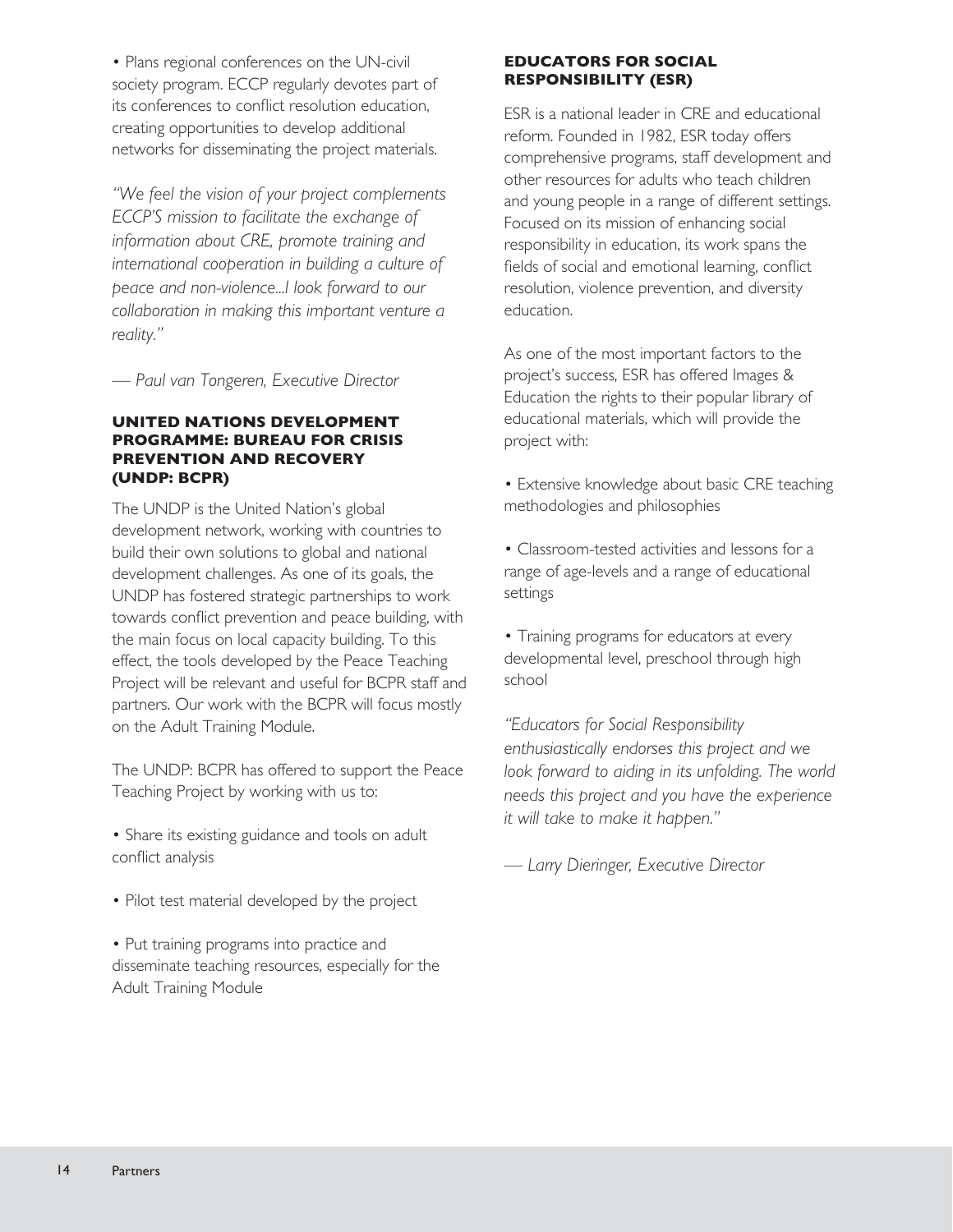*Empowering Educators to Teach Peace*

### PROJECT TEAM

Images & Education has assembled a group of accomplished curriculum developers, media producers and communication specialists committed to promoting conflict resolution education (CRE). Collectively, our core project team has produced educational films, taught and developed CRE training programs, organized peace education conferences and developed a strong network of peace educators from around the world.

As the Peace Teaching Project gets underway, the project team will draw on their vast networks to identify key experts such as CRE trainers and media professionals who can contribute their knowledge and skills to the design and implementation of the project. They will also work with the project partners to identify institutions to pilot test the training program.

#### **JAMIL SIMON, PROJECT LEADER**

As Founder and Executive Director of Images & Education, Mr. Simon has championed the use of multimedia tools to advance conflict resolution education around the world. He has worked with national organizations, such as Educators for Social Responsibility, to promote their peace education techniques and curricula through a variety of media outlets. In addition, he has collaborated with international institutions, such as HM Queen Noor's Foundation in Jordan, to design conflict resolution programs in schools.

Mr. Simon brings a unique combination of skills to the Peace Teaching Project. As the President of Spectrum Media, a media production and communications consulting firm, he has considerable expertise in media production for teacher training and has worked in developing

countries around the world designing and implementing public awareness programs to promote social, environmental and economic reform.

Mr. Simon has been producing award-winning teacher training films and videos for over 30 years. He has collaborated with the Derek Bok Center for Teaching and Learning at Harvard University for the past 17 years on an internationally distributed series of videos to promote innovations in college level teaching. He has also produced educational films for Oxfam America, The Arthur Vining Davis Foundation, The National Science Foundation and other institutions, and has done work for a number of children's programs such as *Sesame Street*, *Zoom*, *3-2-1 Contact* and *Square One TV*. Awards include Red and Blue Ribbons at the American Film Festival, Gold and Silver plaques from the Columbus International Film Festival, several CINE Golden Eagle Awards, and many others.

Since 1990, Mr. Simon has been designing and implementing effective communications programs in developing countries. He has developed public awareness programs to support democratization in Mali, environmental conservation in Malawi and Madagascar, agricultural reform in Senegal and conflict resolution in Jordan. He has also worked on privatization and economic reform projects in Nigeria, Poland, Indonesia and Bahrain. Mr. Simon's clients include USAID, the World Bank, the Asia Development Bank, England's Department for International Development and other donor organizations.